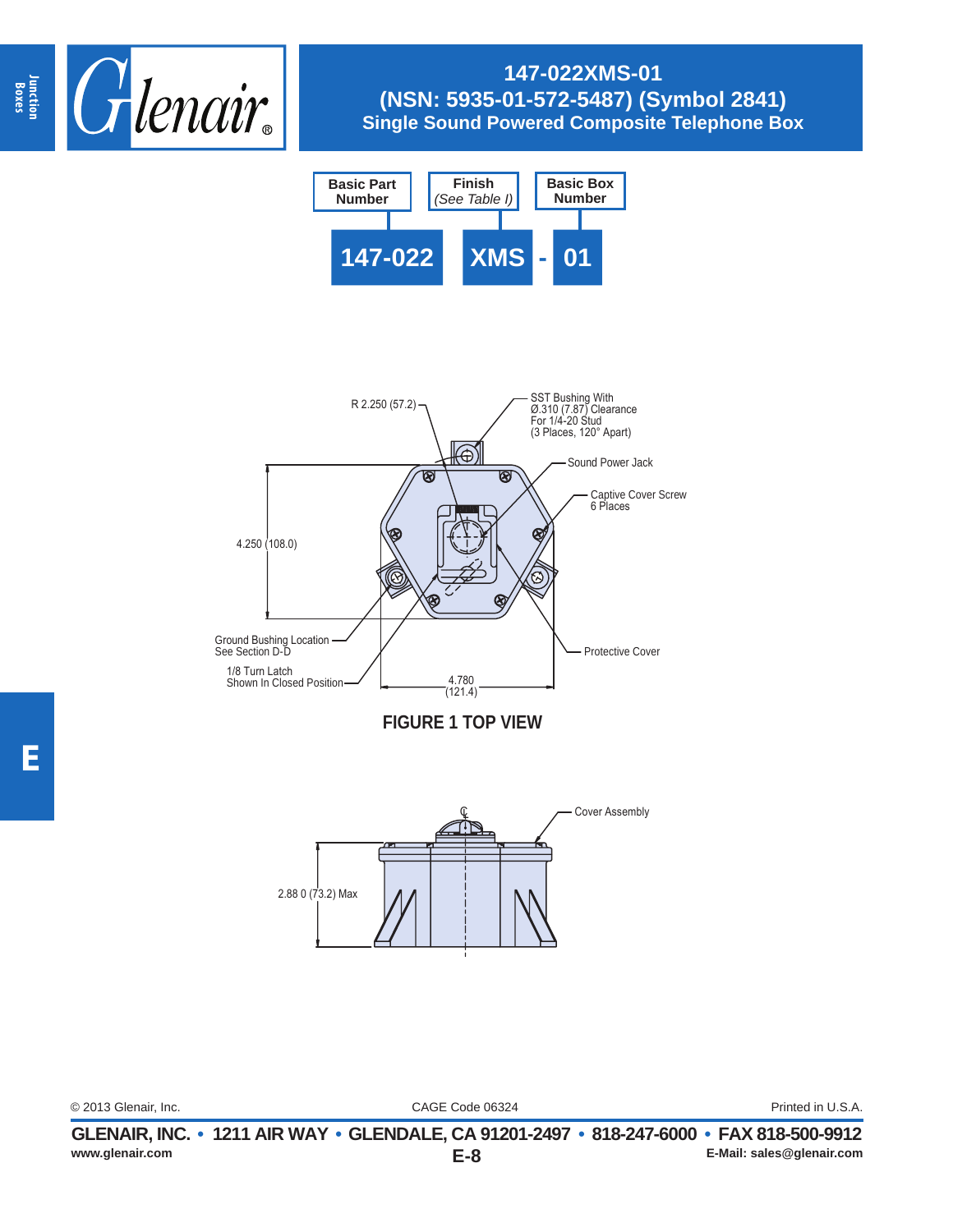## **147-022XMS-01 (NSN: 5935-01-572-5487) (Symbol 2841) Single Sound Powered Composite Telephone Box**









| www.glenair.com      | $E-9$                                                                                    | E-Mail: sales@glenair.com |
|----------------------|------------------------------------------------------------------------------------------|---------------------------|
|                      | GLENAIR, INC. • 1211 AIR WAY • GLENDALE, CA 91201-2497 • 818-247-6000 • FAX 818-500-9912 |                           |
| © 2013 Glenair, Inc. | CAGE Code 06324                                                                          | Printed in U.S.A.         |
|                      |                                                                                          |                           |

**Junction Boxes**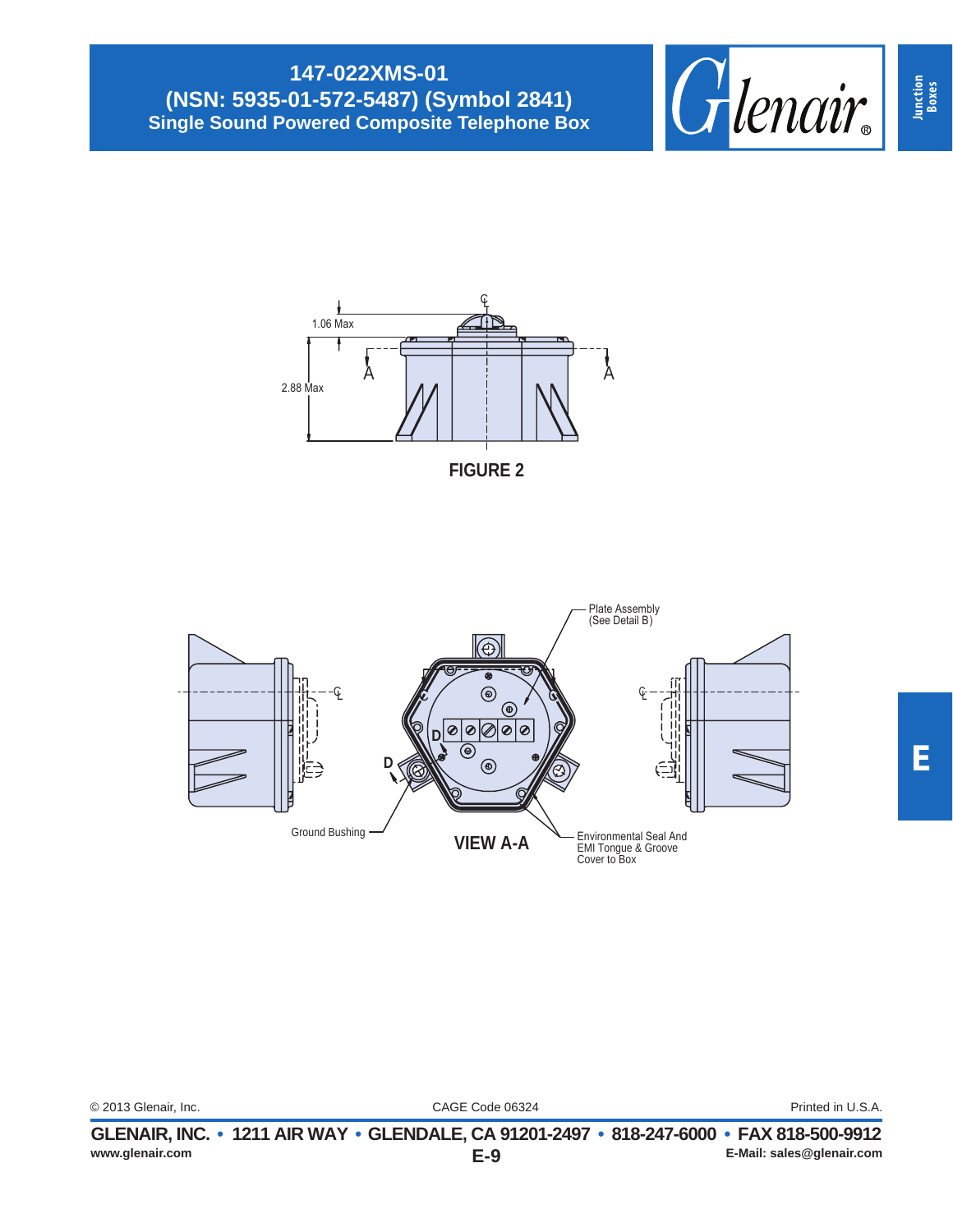

### **147-022XMS-01 (NSN: 5935-01-572-5487) Single Sound Powered Composite Telephone Box**



**DETAIL B**



#### **APPLICATION NOTES**

- 1. Assembly identified with manufacurer's code identification number (Glenair, part number and date code).
- 2. Color may be subject to fading, however UV exposure will not affect material physical properties.
- 3. Assembly is similar to symbol part numbers and require installation in accordance with NAVSEA drawing 803-6983506.
- 4. Material / Finish: Box, cover - Thermoplastic grey color/see Table I. Hardware - 316 SST/passivate. Seals and gaskets - Silicone/N.A. Mounting Plate - 300 series SST/passivate.
- 5. Metric dimensions (mm) are indicated in parentheses.

CAGE Code 06324 © 2013 Glenair, Inc. Printed in U.S.A.